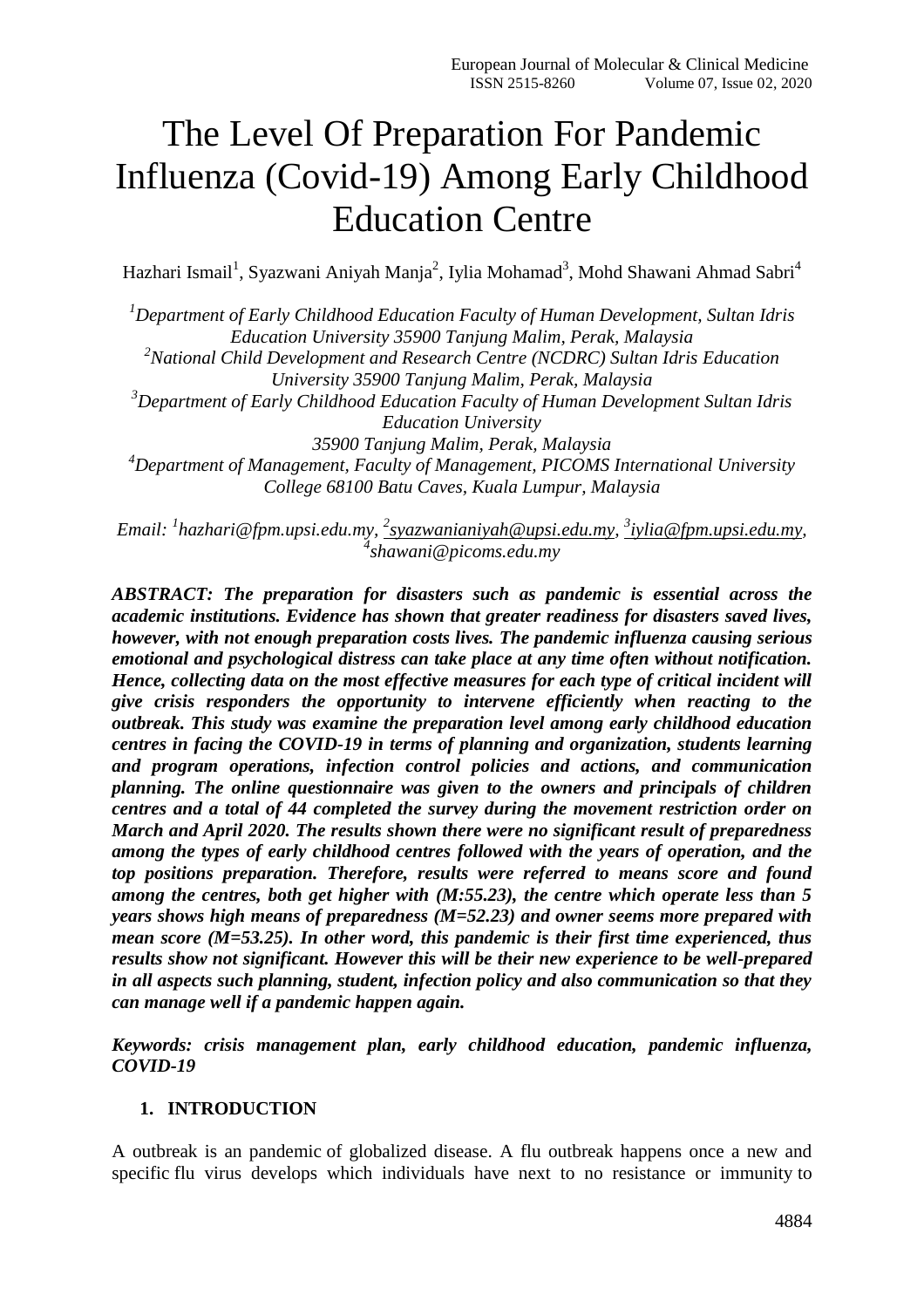protect and do not have a vaccination to against. The virus quickly passes to people and causes severe illness. This could very rapidly spread across the country and around the world. This is difficult to guess whether there will be the next global pandemic, and how terrible it becomes (Perlroth et. al. 2009).

Early childhood centre such as nursery and kindergarten services may help improve the health of the employees including their supporting children and families. Hiccups in childcare programs while on the pandemic influenza period might result in issues for parents who work which might lead to high occupational tardiness. This may be anticipated that several of the issues would impact staff and organizations that seem to be vital to the emergency relief plan. Therefore, pandemic crisis management is necessary not only due to the effects of the 2009 H1N1 pandemic and also due to the danger of a possible pandemic or an outbreak of a developing influenza, such as extreme acute respiratory syndrome (Ablah, Konda ang Kelley, 2010). According to the Centre of for Disease Control and Prevention (2009), many other forms of school preparedness for biological hazards have to be reviewed, such as a formal strategy to handle biological incidents, accessibility to individual protective equipment for school, and involvement in community surveillance operations.

### **BACKGROUND**

On 31 December 2019, a pneumonia of underlying condition found in Wuhan, China had first been confirmed to China's World Health Organization (WHO) Country Office. The WHO operates every single hours to evaluate data, provide guidance, collaborate with stakeholders, support plan and prepare nations, improve availability, and coordinate resources of experts. On 30 January 2020, the pandemic was announced a Public Health Emergency of International. After 2 weeks, COVID-19 was declared as a new coronavirus disease that consider as respiratory disease spreading from one another and poses a severe risk for public health (WHO, 2020). COVID-19's total clinical view is not really completely known. Recorded diseases varied from quite mild (along with some individuals without any signs and symptoms) to severe, which include death-induced illness. Hence, according to Wu et. al. (2020), tracing the record of travel and contact while treating a suspicious patient back from an outbreak region is important.

In Malaysia, the first case of COVID-19 was reported on 25 January who was travelled back from China through Singapore after the outbreak happened in China. Confirmed cases stayed fairly small and mainly limited to imported reports, till the emergence of localized clusters outbreak in March. Malaysia had reported the highest total number of reported COVID-19 confirmed infections in Southeast Asia in a month. The government of Malaysia has taken an action to announce a 'Movement Order Control (MCO)' nationwide effective on 13 March 2020 by the prime minister (Prime Minister's Office of Malaysia, 2020) However, not all industries were affected as considered as critical services such as essential services include electricity, water, postal, energy, broadcasting, finance and banking ,health and pharmacy, oil and gas, retail and food supply and others.

For education, the Ministry of Education was ordered to introduce home-based learning programs under MCO's tenure as a school closure across the country during the time for every single level include preschool, primary, secondary, tertiary and higher educational for both public and private institutions. Evaluations and assessments for respective higher education programs have been scrapped because several institutes have been turned into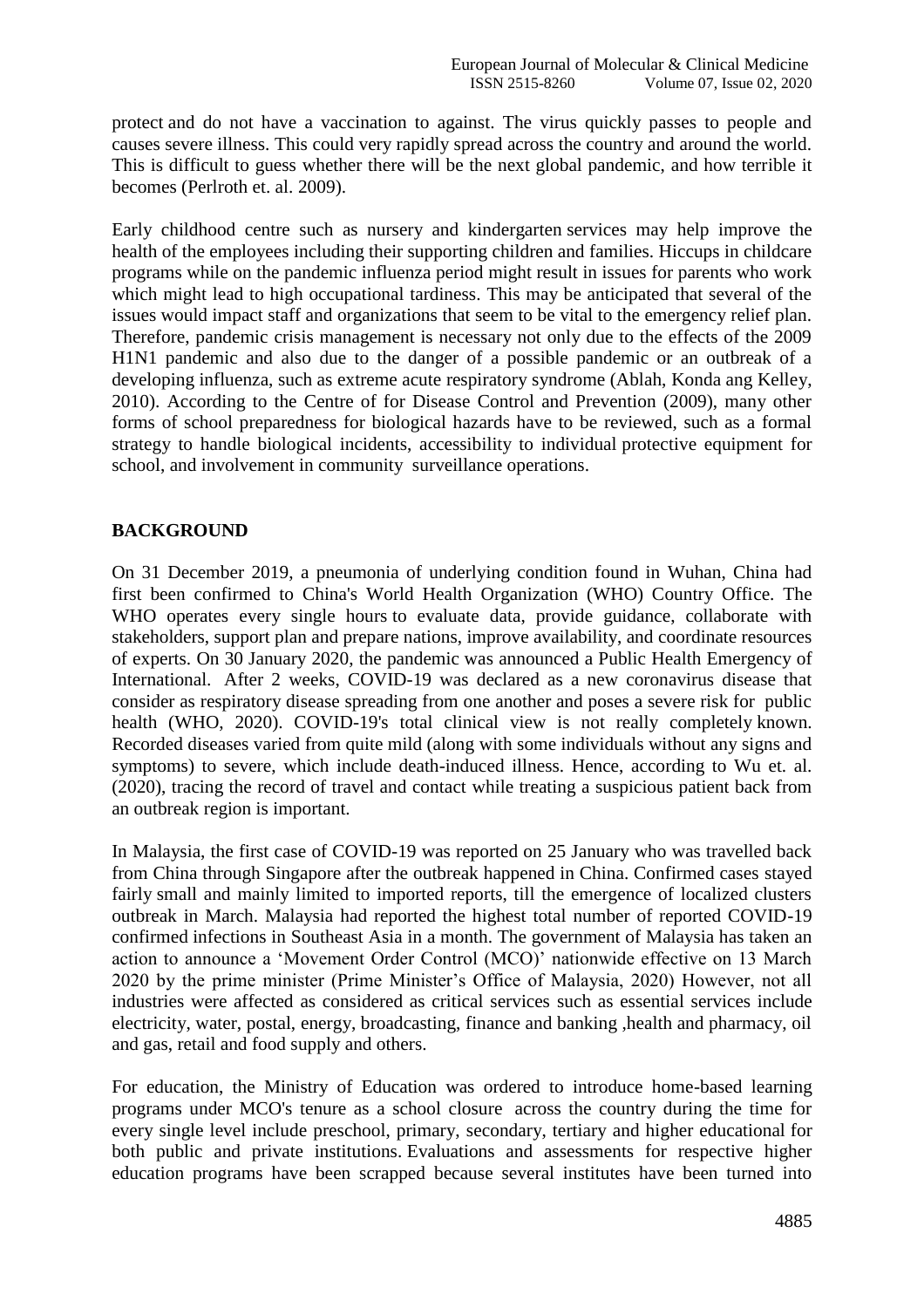partial monitoring and quarantine centres, and academic evaluations of students have been substituted by continuous performance ratings. As the government were keeping the campaign for students and parents in taking care of the public health across the ministries by using all medium of communication and social media(Prime Minister's Office of Malaysia, 2020).

# **LITERATURE REVIEW**

## *Preparation and crisis management plan during pandemic*

Influenza could contagious rapidly within schools. Based on the previous study by Choa (2010) during H1N1 pandemic, the opening season of school after break was one of the main factors that triggered the second wave of the outbreak where it caused a mandatory action for school to have preparation for all types of disaster including pandemic in order to reduce morbidity and motility. Several local education authorities are advised to establish standards and structures for schools in terms of crisis management preparation. Nonetheless, they are also focused on regional expertise obtained, 'common sense,' clinical advice or individual expert experiences, instead a systematic analysis of evidence, which carries the risk whether well-meaning action may potentially exacerbate consequences in the quick or prolonged term (MacNeil and Topping, 2007). According to Flannery and Everly (2000), crisis could be understand as the disruptions of the psychological circumstances, failure of the coping mechanism of individual and organizations, the endanger distress encounter that cause functional impairment. When it comes to crisis management, it requires planning and preparation.

The commonly accepted model of prevention, response, reaction, recovery (PPRR) is often applied as a model through which studies can be classified as it is usually used. The work of Caplan (1964) involves three levels of intervention of PPRR;

- Primary intervention includes the activities designed to avoid the crisis
- Second intervention where actions made in the initial stages of the crisis to mitigate the consequences and avoid the worsening of the problem
- Tertiary intervention require the provision of lengthy-term follow-up support towards those suffering a critical crisis

Preparation consists of education, planning, training, and implementation. Kennedy (2018) suggested that the education crisis management strategies would be a compulsory component of successful preparation and management of the education setting. Furthermore, Poland (1997) believed that, through early preparation and continually changing contingency strategies, education setting would enhance their monitoring of school emergency situations. Effectiveness of the school crisis response in resolving issues like the past of school emergencies, obtaining operational preparation resources, and coordinating school crisis management. According to MacNeil and Topping, 2007), crisis management plan for school settings is equally important not only to reduce the outbreak, but as part of legal and rules oblige by the schools to fulfil as a duty of care for children, teachers and staffs, as well as parents. Hence, crisis management plan preparedness process includes several components. The potential interdependencies and co-dependence of such components, ranging from legislation and policy to home-based education programmes, school continuity still remain unclear. For this planning process, the generally recognized and established strategies tend to be primarily based on good practice, professional opinion or preference instead of a structured compilation of facts.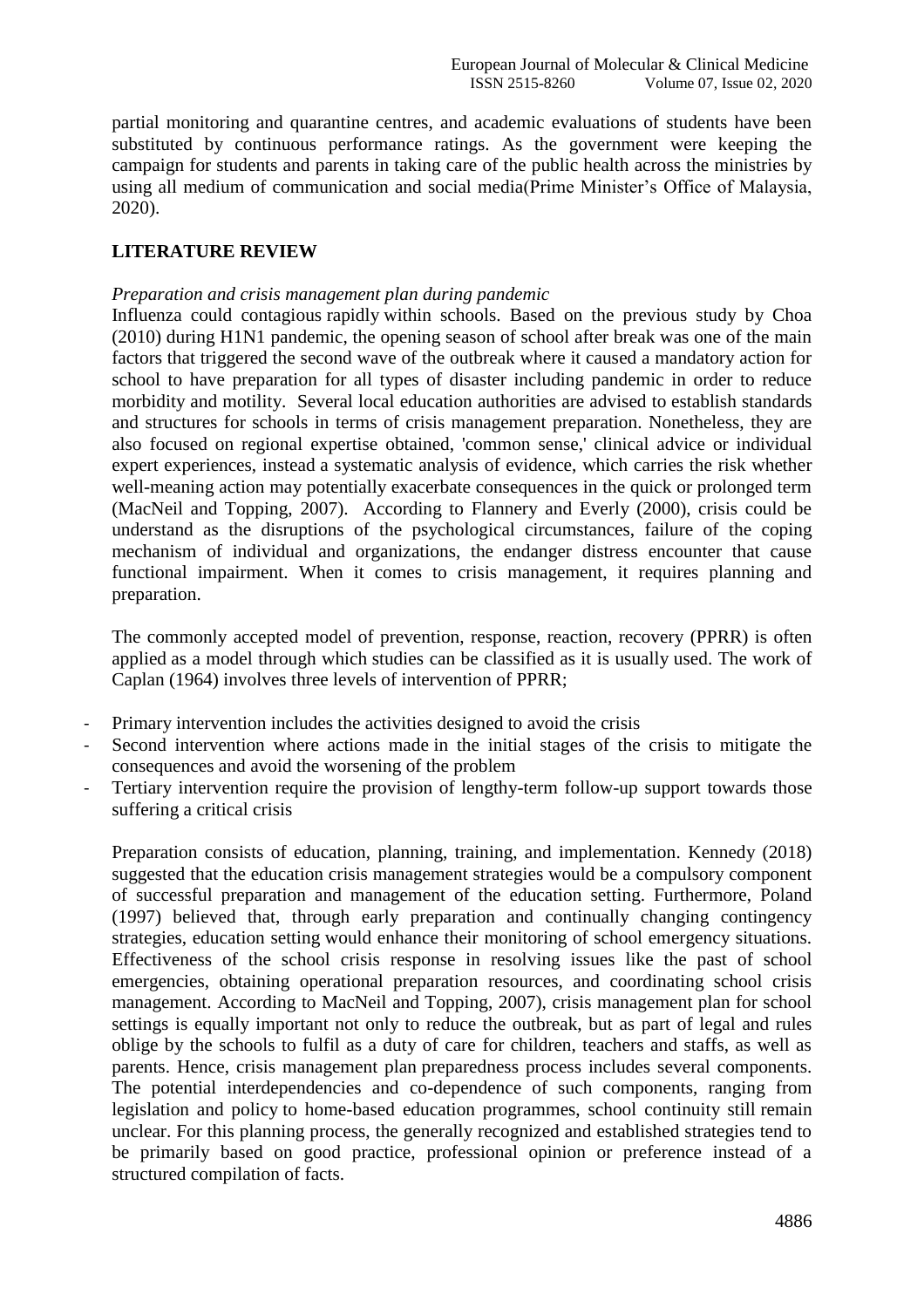#### *The role of owner and principal of the schools*

Principals that are effective leaders and are competent decision makers are capable of handling crises efficiently (NECIC, 2020). While this is valuable knowledge, in despite being considered effective decision-makers, the research did not determine the unique skills that leaders would acquire (Oreiden, 2010). Furthermore, according to Cornell and Sheras (1998), principals' decision-making are important to give a direct implications for any actions taken to response the crisis. For example, they are responsible from evaluating the circumstance, decision making process, assigning instructions and order to others and managing activities. If they leader could apply a competent and skilful to the risks of the emergency settings, using the important skills of leadership, coordination and duty, the consequence was a faster recovery and back to normality. However, if the principal unable to identify a crisis situation, applied shortcomings in leadership, unable to implement a proactive cooperation feedbacks or refused to hold roles and responsibility, the incident actually escalated. As shown, principals need to have the requisite expertise and preparation to find solutions and minimize the impacts of a crisis incident in their schools.

The closing of schools is a non-pharmaceutical way that was included in several national outbreak strategies established prior to the beginning of the H1N1 influenza pandemic, which received substantial coverage throughout the pandemic period (Lee et. al. 2008). As Shearer et. al. (2020) stated that by modelling the well-established actions that happened previously could enhance the response capacity and preparedness. This is a subject which has now gained substantial coverage from the top down stakeholders such as policy makers, the public health and academic research community, the media and the citizen. During the 2009 outbreak, an interdisciplinary viewpoint was shown at a seminar organized under the French Presidency of the European Union (2008) to evaluate the different aspects of school closures in order to assess the public health (Cauchemaz, 2009). The analysis noted how the seriousness and effect of each pandemic is distinct and the way of effect and importance of school closures will primarily rely on the pandemic epidemiological and virologic features, and disease seriousness. The strategy of school closing could be proactive where the period of closing might be varied based on the pandemic severity situation. This was also recognized that closure of schools is related to higher societal, economic and educational impacts and may possibly affect the delivery of healthcare services by raising the absence of healthcare professionals to look after their children. In addition, beside the main aim of the school closure is to reduce and stop the pandemic, however, it could provide another positive effect whereby this strategy effectively implied on cost-effectiveness of the organization including schools during the outbreak (Araz et. al. 2012).

Social distancing strategies would decrease interaction frequency could give a major role in emergency response by increasing the space between people during the outbreak of influenza. This will decelerate the spread of viruses in schools and local areas, help ease burden on overloaded front liners and healthcare systems and allow time for the production and supply of pandemic vaccines. Since schools are societally packed areas in which students meet for plenty of hours in daily basis, schools could fuel transmission of diseases across the society (Gog et al., 2014). As a result, school activities that encourage social distancing may possibly safeguard high numbers of children and young people, and restrict continuous spreads within their families and neighbourhoods. However, work on school activities to encourage social distance in primary and secondary schools based on extended closure of schools is more important by focusing to the effective intervention which are less costly to the community (Rashid et.al. 2015). Therefore, the purpose of this study is to see in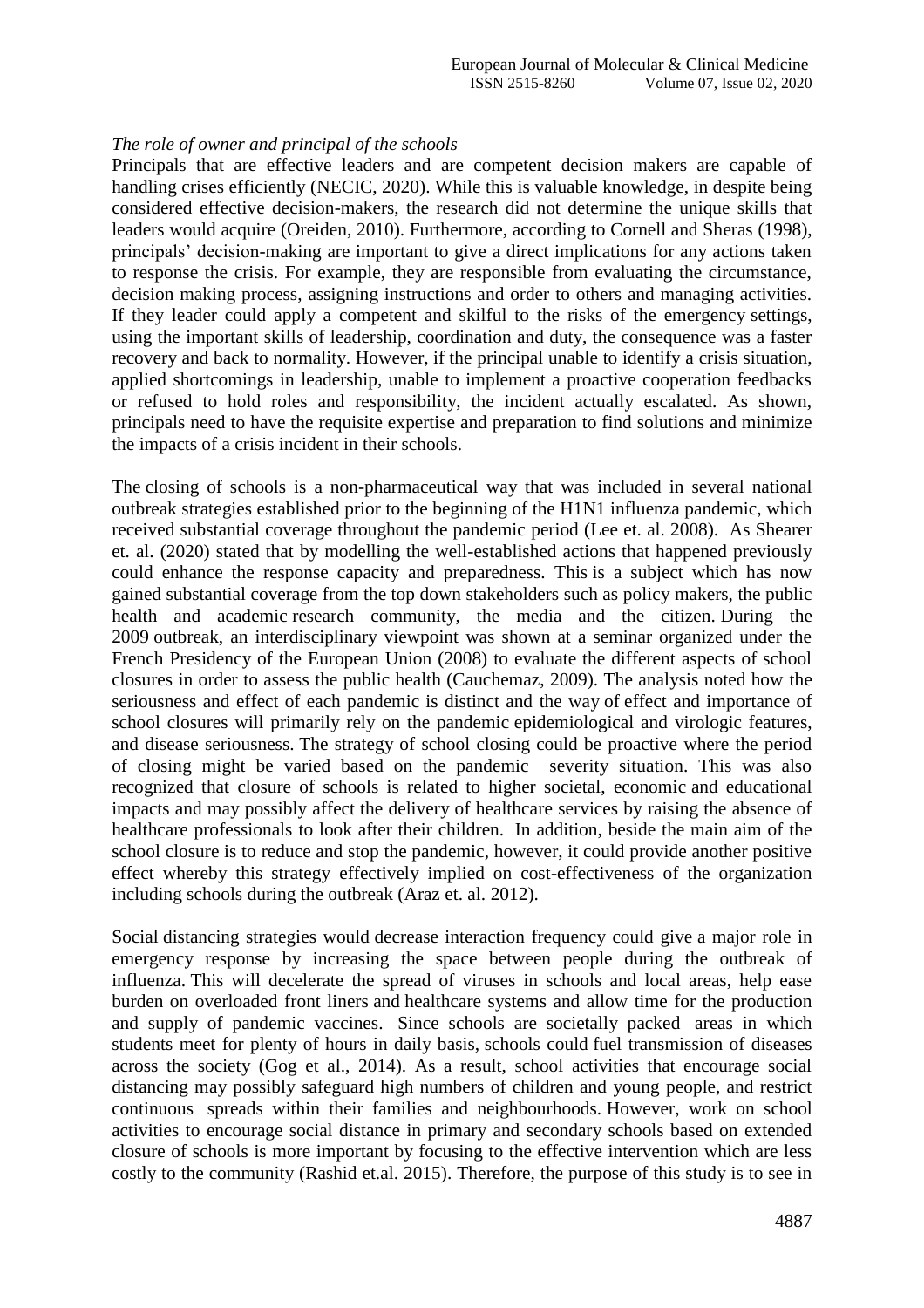what level of preparedness the children's centres are ready to face pandemic influenza particularly for COVID19 in the current situation.

# **METHODOLOGY**

This study was aimed to explore the planning and preparation on crisis management for pandemic influenza particularly for COVID-19 among early childhood education centre in Malaysia. Hence, a quantitative methodology was adopted to response the questions stated by using a questionnaire.

Therefore, the research questions of this study are;

- 1. What is the level of preparation in facing Pandemic Influenza among early childhood centre?
- 2. Is there any different between early childhood centre and level of preparedness in terms of planning and coordination, students learning and program operations, infection control policies and actions, and communication planning?
- 3. Is there a difference between types of early childhood centre in terms of level of preparation in facing Pandemic influenza?
- 4. Is there a difference between years of operation of early childhood centre in terms of level of preparation in facing Pandemic influenza?
- 5. Is there a difference between top position of early childhood centre in terms of level of preparation in facing Pandemic influenza?

### *Sampling*

44 respondents were participated in this study. They were among owners or/and principal for private early childhood centres in Malaysia. Pilot study was run before the actually study was undertaken.

#### *Instrument*

The instrument was replicated from the childcare and preschool pandemic influenza checklist offered by the Centres of the Disease Control and Prevention (CDC) from the US Department of Health and Human Services. This checklist focuses on four main constructs in terms of planning and preparation that involve in the crisis management for pandemic influenza among early childhood centre which are (i)planning and organization, (ii) students learning and program operations, (iii) infection control policies and actions, and (iv) communication planning. The items of each construct are varied. The total 29 items for all constructs were using 'completed', 'in progress' and 'not started' as a performance standards to indicate the planned and preparedness among early childhood centre.

Upon replication of the instrument, this study has provided additional questions particularly for the demographic data analysis. The types of early childhood centre, number of staff and children, years of operations were added to indicate the variables of the respondents. For the last section, one question inquired the level of overall planning and preparation from the perspectives of top position of the centre by using 1-10 scale satisfaction (1 is less prepared, and 10 is most prepared). This self-evaluation scale was expected to determine the overall crisis management planning in facing pandemic influenza in general.

The questionnaire was distributed by using a Google Form link via email, WhatsApp and Telegram applications. Due to movement control order (MCO) announced by the government, whereby early childhood centre was not included under the critical services,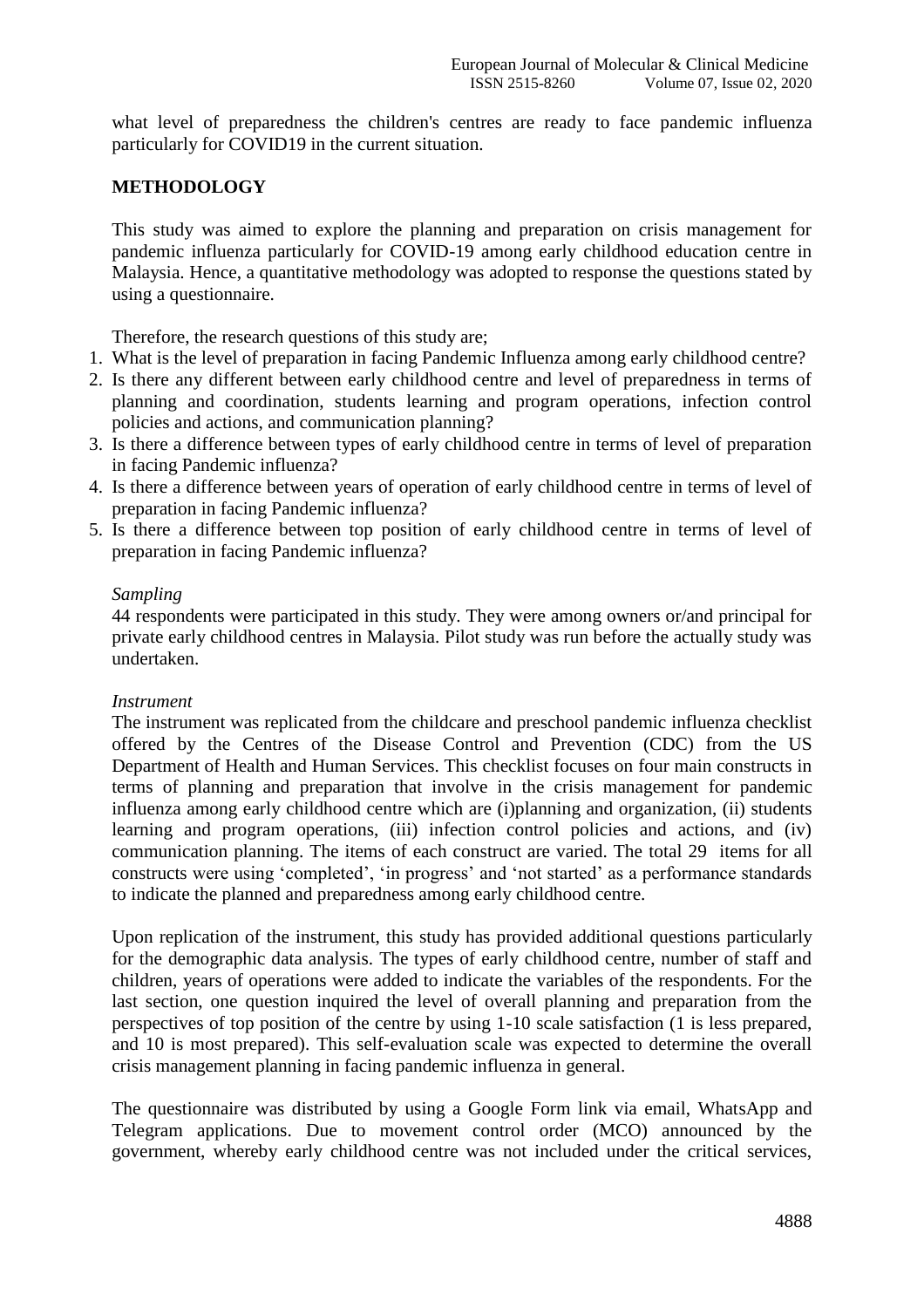hence no centre was allowed to proceed the operation. It is therefore, by giving questionnaire link was one of the strategy to collect the data from the respondents.

# *Data Analysis*

The results was analysed by using Statistical Package for Social Sciences (SPSS) version 23 software to obtain mean, standard deviation (sd), percentage (%), and T-test analysis in order to answer the research questions. For the analysis purpose, all four main constructs are grouped as 'preparation' due to there are interrelated and the study is aimed to explore the level of preparedness of the centre as whole.

# **FINDINGS**

# **a. Descriptive Analysis and Pilot Testing**

# *Demographic Information*

The survey participated by 44 owner and principals of early childhood education centre in Malaysia. Table 1 shows the demographic details of the respondents.

| Demographic               | Frequency | Percentage $(\% )$ |
|---------------------------|-----------|--------------------|
|                           | $(n=44)$  |                    |
| <b>Survey filled by</b>   |           |                    |
| Owner                     | 31        | 70.5               |
| Principal                 | 13        | 29.5               |
|                           |           |                    |
| <b>Types of centre</b>    |           |                    |
| Nursery (TASKA)           | 18        | 40.9               |
| Kindergarten (TADIKA)     | 13        | 29.5               |
| <b>Both</b>               | 13        | 29.5               |
|                           |           |                    |
| <b>Years of operation</b> |           |                    |
| $<$ 5 years               | 17        | 38.5               |
| 5-10 years                | 13        | 29.5               |
| $> 10$ years              | 14        | 31.8               |

Table 1: *Demographic Distribution of respondent*

# **Pilot test**

Before scaling for full research, a pilot test were initiated with 10 respondents from early childhood centre. It will test the validity and reliability of the questionnaire. Thus, for this part, the researcher deliberated about the results of the survey for pilot study in order to see the reliability of Alpha Cronbach based on questions provided.

| Table 1.1: Reliability Statistic |                     |  |  |  |  |  |
|----------------------------------|---------------------|--|--|--|--|--|
| Cronbach's Alpha                 | <b>No. of Items</b> |  |  |  |  |  |
| $a = .862$                       | 29                  |  |  |  |  |  |

Based on the pilot test conducted, the value of reliability shows that *Alpha Cronbach's* value for all items is *a=.862* Therefore from the result we can see the reliability fulfil the validity of research. In addition the result of Alpha Cronbach's value by section also provided in the table.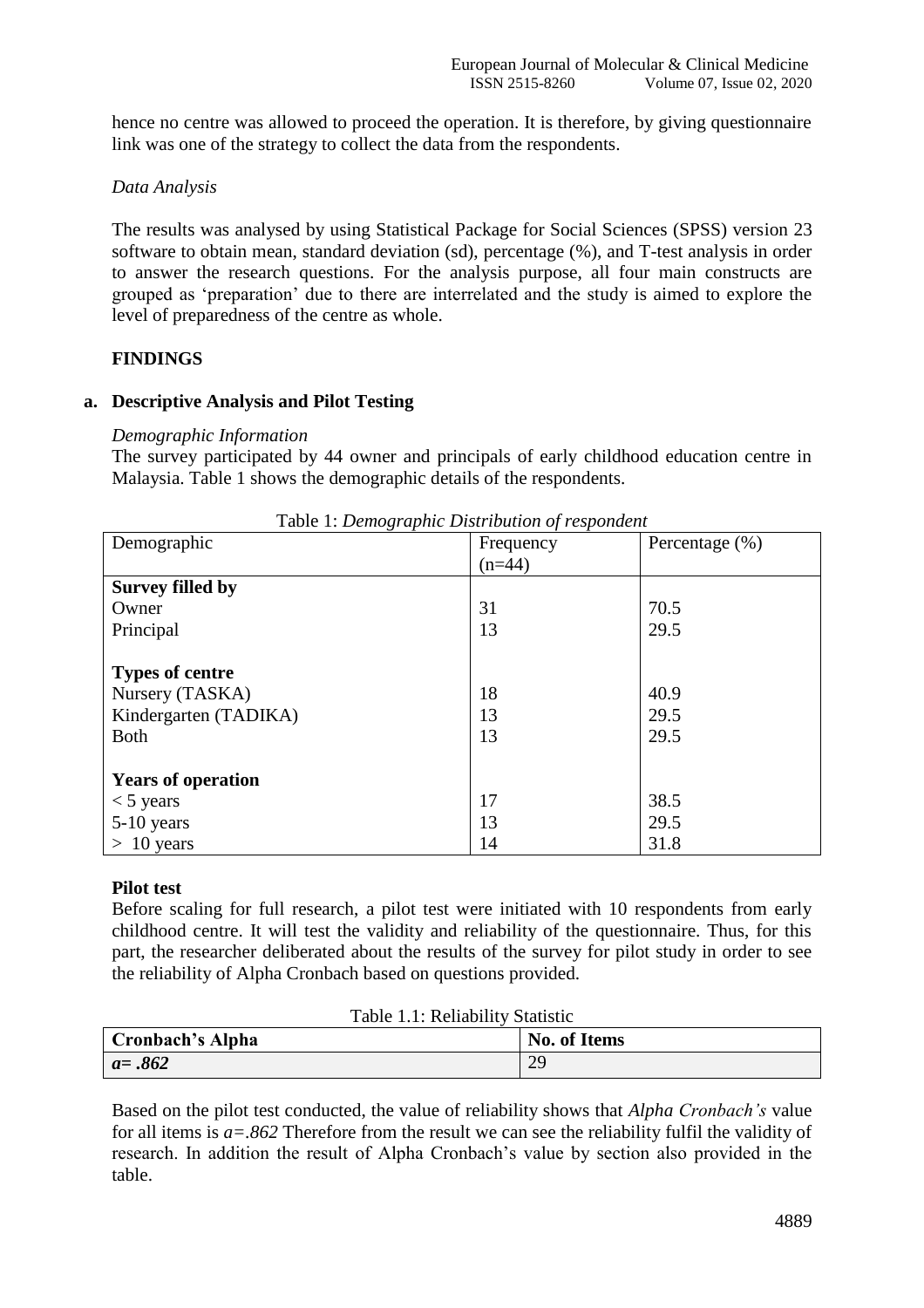# *Relationship between four aspects of planning*

A Pearson's correlation was computed among four variables on data of 44 among respondents. Table 2 shows the correlation between planning and coordination, students learning and program operations infection control policies and actions, and communication planning.

|                                                            | operations, infection control policies and actions, and communication praming. |          |  |           |               |  |  |  |
|------------------------------------------------------------|--------------------------------------------------------------------------------|----------|--|-----------|---------------|--|--|--|
|                                                            | Planning                                                                       | Total    |  | Infection | communication |  |  |  |
|                                                            |                                                                                | students |  |           |               |  |  |  |
| planning                                                   |                                                                                | $.676**$ |  | $.507**$  | $.502**$      |  |  |  |
| Total of students                                          | $.676**$                                                                       |          |  | $.699**$  | $.634**$      |  |  |  |
| Infection                                                  | $.507**$                                                                       | $.699**$ |  |           | $.734**$      |  |  |  |
| communication                                              | $.502**$                                                                       | $.634**$ |  | $.734**$  |               |  |  |  |
| ** correlation is significant at the 0.01 level (2 tailed) |                                                                                |          |  |           |               |  |  |  |

Table 2: Correlation between planning and coordination, students learning and program operations, infection control policies and actions, and communication planning.

The results shown above all four variables were interrelated among each other with all results are statistically significant p<.005. There was a positive correlation among the variables test. Thus all these variables were group together called as 'preparation' for other results. This group is needed to see the preparation of facing the pandemic as whole, rather isolated.

# *Level of preparation of early childhood centre*

Table 3 : Histogram of The Level of Preparation In Facing Pandemic Influenza Among Early Childhood Centre.



Table 3.1 : The percentage of Preparation In Facing Pandemic Influenza Among Early Childhood Centre.

| <b>Scale</b>     |      |       | ູ    |                    | ັ       |      |      | U     |      | 10   | <b>Total</b> |
|------------------|------|-------|------|--------------------|---------|------|------|-------|------|------|--------------|
| <b>Frequency</b> |      |       |      |                    |         |      |      |       |      |      | 44           |
| Percentage       | ر. ک | ر . ب | ر. ک | $\Omega$<br>⊥ O .∠ | 1 J . J | 18.2 | 20.J | ر د ب | ر. ک | ر. ک | 100          |
| $\frac{6}{9}$    |      |       |      |                    |         |      |      |       |      |      |              |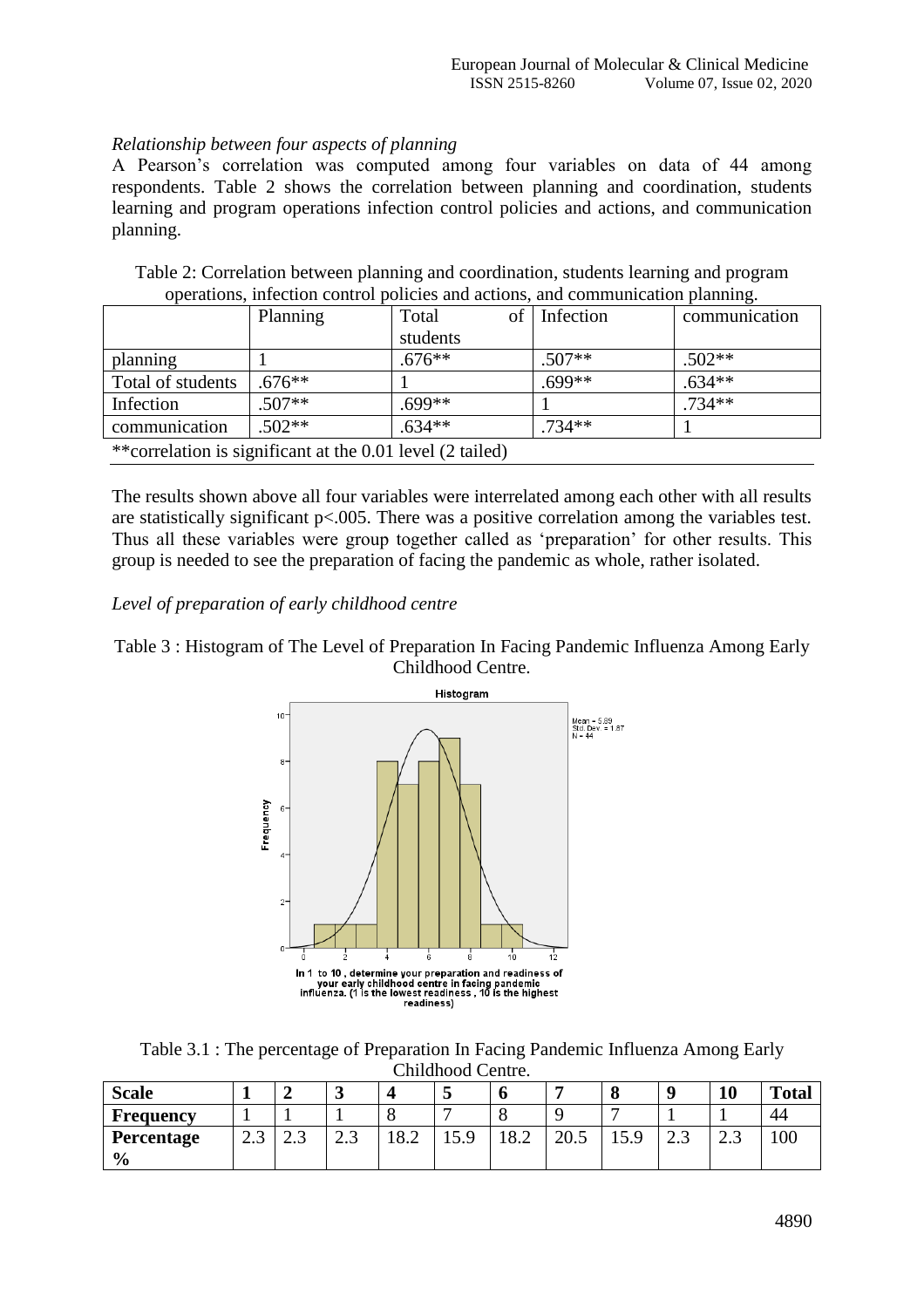Referring to the above table, it is clear to see, the centre preparation and readiness in facing the pandemic influenza high scored was at the level 7 with descriptive result shown at value of 20.5% followed at second higher result at level 4 and 6 with value of (18.2%) and at third higher result at level 5 and 8 with value of (15.9%). Among 44 respondents, 9 answered preparation and readiness to face pandemic influenza at level 7. This shows they are ready in facing the pandemic but need some improvement. Due to the outbreak is unpredictable and emergency situation, they is a needed to reconfirm that their preparation is always beyond the par.

# **b. Inference Analysis**

# **By aspects of preparation**

|                              | <b>Multivariate Tests<sup>a</sup></b>                                                        |       |           |                        |        |      |         |     |  |
|------------------------------|----------------------------------------------------------------------------------------------|-------|-----------|------------------------|--------|------|---------|-----|--|
| Effect                       |                                                                                              | Value | F         | Hypothesis df Error df |        | Sig. | Partial | Eta |  |
|                              |                                                                                              |       |           |                        |        |      | Squared |     |  |
|                              | Pillai's Trace                                                                               | .233  | .286      | 8.000                  | 78.000 | .263 | .117    |     |  |
| of<br><b>Types</b><br>Centre | Wilks' Lambda                                                                                | .779  | $.267^b$  | 8.000                  | 76.000 | .274 | .118    |     |  |
|                              | <b>Hotelling's Trace</b>                                                                     | .269  | .246      | 8.000                  | 74.000 | .285 | 119     |     |  |
|                              | Roy's<br>Largest<br>Root                                                                     | 191   | $1.864^c$ | 4.000                  | 39.000 | .136 | .161    |     |  |
| a. Design: Intercept $+$ R1  |                                                                                              |       |           |                        |        |      |         |     |  |
| b. Exact statistic           |                                                                                              |       |           |                        |        |      |         |     |  |
|                              | c. The statistic is an upper bound on F that yields a lower bound on the significance level. |       |           |                        |        |      |         |     |  |

Table 4 : Multivariate Analysis of Variance of The Early Childhood Centres and Level of Preparedness.

| Table 4.1: The Descriptive Report Of MANOVA Test of The Early Childhood Centres and |
|-------------------------------------------------------------------------------------|
| Level of Preparedness.                                                              |

| <b>Tests of Between-Subjects Effects</b> |                    |                  |                |        |      |      |         |  |  |
|------------------------------------------|--------------------|------------------|----------------|--------|------|------|---------|--|--|
| Source                                   | Dependent Variable | Type III $df$    |                | Mean   | F    | Sig. | Partial |  |  |
|                                          |                    | Sum of           |                | Square |      |      | Eta     |  |  |
|                                          |                    | Squares          |                |        |      |      | Squared |  |  |
|                                          | <b>PLANNING</b>    | 126.533          |                | 63.266 | 3.13 | .054 | .132    |  |  |
| d Model                                  | Correcte STUDENT   | $6.596^b$        | $\overline{2}$ | 3.298  | 1.24 | .299 | .057    |  |  |
|                                          | <b>INFECTION</b>   | $29.804^{\circ}$ | 2              | 14.902 | .694 | .506 | .033    |  |  |
|                                          | COMMUNICATIO       | $12.838^{\rm d}$ | $\overline{2}$ | 6.419  | .800 | .456 | .038    |  |  |
|                                          | PLANNING           | 954.977          | 43             |        |      |      |         |  |  |
| Correcte<br>d Total                      | <b>STUDENT</b>     | 115.182          | 43             |        |      |      |         |  |  |
|                                          | <b>INFECTION</b>   | 910.727          | 43             |        |      |      |         |  |  |
|                                          | COMMUNICATIO       | 342.000          | 43             |        |      |      |         |  |  |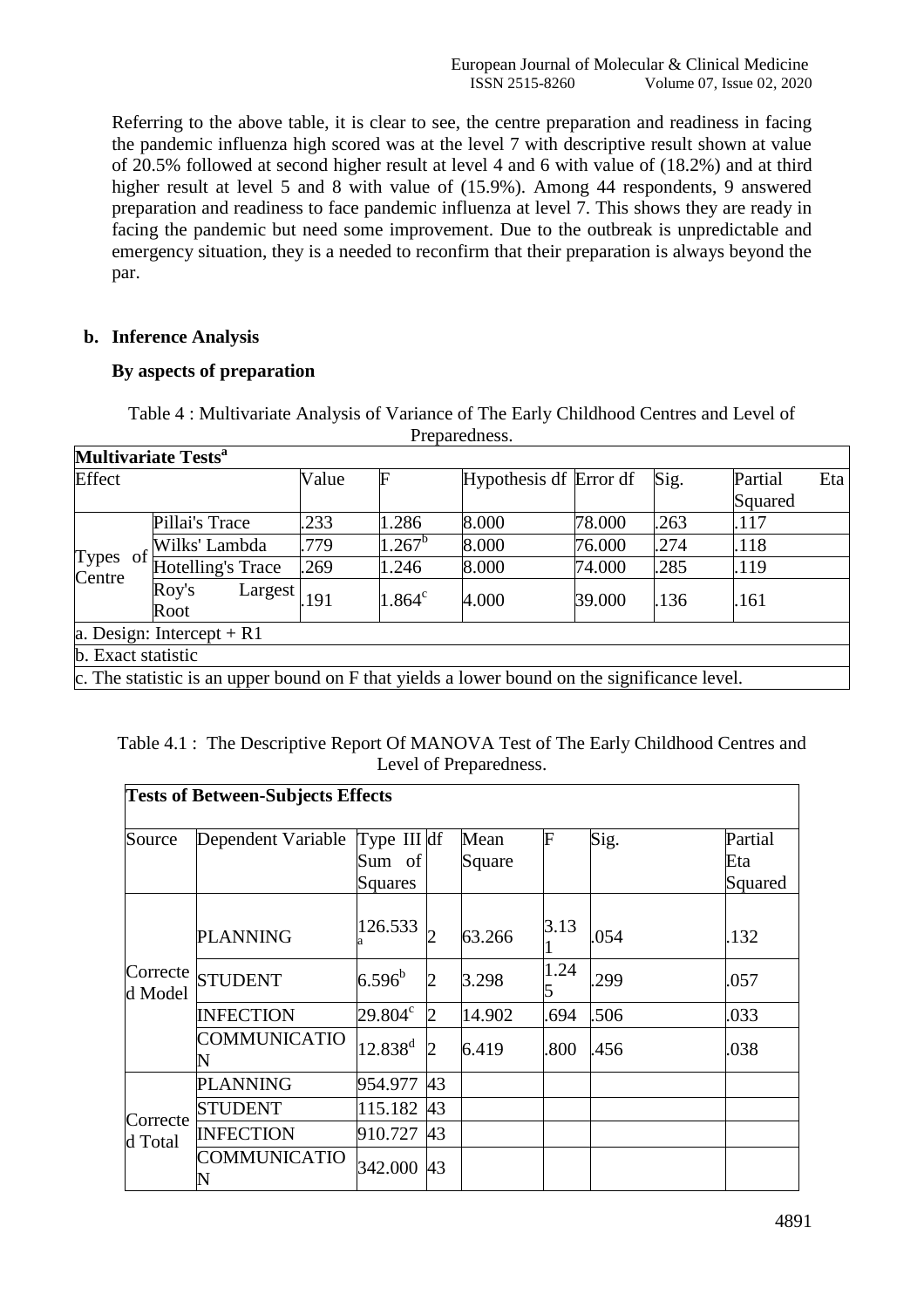| a. R Squared = .132 (Adjusted R Squared = .090)      |
|------------------------------------------------------|
| b. R Squared = .057 (Adjusted R Squared = .011)      |
| c. R Squared = .033 (Adjusted R Squared = $-0.014$ ) |
| d. R Squared = .038 (Adjusted R Squared = $-.009$ )  |

Based on the above MANOVA inference test, F (8,76) =1.267, p>0.05; Wilk's  $\Lambda = .274$ , partial  $\eta$ 2 = 118. There was not a statistically significant difference in early childhood centres to face the pandemic influenza. These can be seen where all significant results shown p>0.005.

Although result was not significant, among four variables tested, their planning and coordination towards facing the pandemic influenza was the nearest to significant p=.054 with M=63.266. It shows that the centres are giving more attention or more prepared on the planning and coordination compared to other variables. Then, continue with infection control policies and actions, M=14.902, communication planning M= 6.419 and the least attention given by the early childhood centres was on the students learning and program operations with M=3.298. With this, it can be conclude, the centres are more prepared on the planning and coordination to overcome the pandemic influenza.

# **By types of the early childhood centre**

| Table 5: Means And Standard Deviation on the Types of Childcare Centre and Preparation |
|----------------------------------------------------------------------------------------|
| of Influenza                                                                           |

| <u>ul millaulla</u> |    |                                  |           |  |  |  |  |
|---------------------|----|----------------------------------|-----------|--|--|--|--|
| Length of Operation | n  | Self-directed learning inventory |           |  |  |  |  |
|                     |    | score                            |           |  |  |  |  |
|                     |    | M                                | <i>SD</i> |  |  |  |  |
| <b>Both</b>         | 13 | 55.2308                          | 9.66      |  |  |  |  |
| Kindergarten        | 13 | 47.0769                          | 8.37      |  |  |  |  |
| Nursery             | 18 | 51.7222                          | 14.1      |  |  |  |  |
| Total               | 44 | 51.3864                          | 11.58     |  |  |  |  |

| Table 5.1 : One Way Analysis of Variance of Types of Childcare Centre with Preparation of |          |  |  |
|-------------------------------------------------------------------------------------------|----------|--|--|
|                                                                                           | Influora |  |  |

| шписпла       |    |          |         |       |     |  |  |
|---------------|----|----------|---------|-------|-----|--|--|
| Source        |    |          | MS      |       |     |  |  |
| Between Group |    | 435.590  | 217.795 | - 674 | 200 |  |  |
| Within Group  |    | 5334.842 | 130.118 |       |     |  |  |
| Total         | 43 | 5770.432 |         |       |     |  |  |

Based on the results tested with one way Analysis of Variance (ANOVA) on types of centres and the preparation, result shown there is not statically significant  $F(2,41)=1.674$  p $>0.05$ among the centres and their preparation. But when we compare the mean score, those who are in BOTH centres n (13) are at the highest level with (M:55.23, SD 9.66). Then, followed with KINDERGARTEN (M:47.08, SD 8.37) and the lowest mean point was NURSERY at (M:47.077 , SD 8.37). These can be concluded that, those who operate BOTH are more prepared in facing this Pandemic Influenza.

# **By years of operation**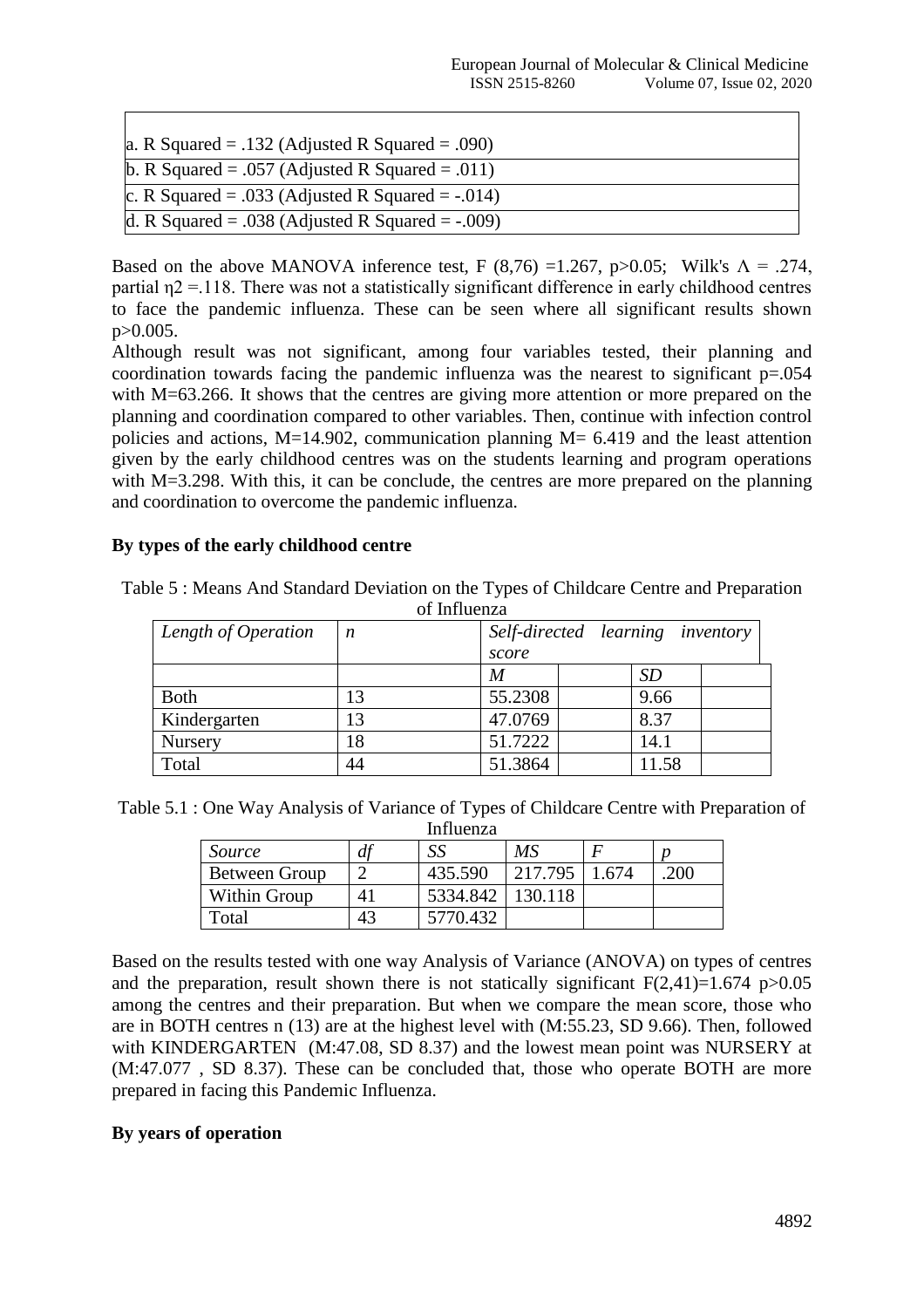| Length of Operation | n  | Self-directed learning inventory |        |  |  |  |
|---------------------|----|----------------------------------|--------|--|--|--|
|                     |    | score                            |        |  |  |  |
|                     |    | M                                | SD     |  |  |  |
| 5 years and below   | 17 | 54.9412                          | 12.331 |  |  |  |
| $5-10$ years        | 13 | 52.2308                          | 9.671  |  |  |  |
| More than 10 years  | 14 | 46.2857                          | 2.999  |  |  |  |
| Total               | 44 | 51.3864                          | 1.75   |  |  |  |

Table 6 : Means And Standard Deviation on the Measure tf Length of Operation and Preparation of Influenza

| Table 6.1 : One Way Analysis of Variance of Length of Operation with Preparation of |
|-------------------------------------------------------------------------------------|
| Influenza                                                                           |

| mmuchza       |    |                    |         |       |  |  |  |
|---------------|----|--------------------|---------|-------|--|--|--|
| Source        | a  |                    | MS      |       |  |  |  |
| Between Group |    | 588.326            | 294.163 | 2.327 |  |  |  |
| Within Group  |    | 5182.106   126.393 |         |       |  |  |  |
| Гоtal         | 43 | 5770.432           |         |       |  |  |  |

Based on this above result, there is no statically significant towards the years of operations of the centres and their preparation in facing pandemic influenza. Result of ANOVA inference shown was  $F(2,41) = 0.11$ , p $>0.05$ . Referring to the mean points among the centres, centre which operate less than 5 years was at high scored with mean (M=52.23, SD 9.67) compared to centres who has operate more than 10 years with mean score (M=46.29, SD 2.99). This can be conclude, centres which are new or operate less than 5 years are more prepared to face this pandemic. The possible in relation with this result are they might be more exposed with the new teaching methods using online or ICT and teachers are also might be the fresh graduates who just finish their studies and were taught the latest teaching method compared to centres who operate more than 10 years usually prefer face to face and using the conventional way. So, the new centres, they can think of the teaching method even though not face to face.

# **By position of the early childhood centre**

| What position  |                      | n  | Mean    | SD      |      | df |      |
|----------------|----------------------|----|---------|---------|------|----|------|
| are you in the |                      |    |         |         |      |    |      |
| ECE centres?   |                      |    |         |         |      |    |      |
| Preparation    | Dwner (              |    | 53.2581 | 12.4632 | 1.69 | 42 | 0.98 |
|                | Principal/Headmaster | 13 | 46.9231 | 7.8683  |      |    |      |
|                |                      |    |         |         |      |    |      |

The above table is the result of T-Test of top position between the owner or principal of preparation on facing the pandemic influenza. Results shown was (t  $(42) = 1.69$ , p $>0.05 = 1.69$ 0.98) which is not significant p>.005. However, referring to their mean score, owner shows the highest result with  $(M=53.25, SD 12.46)$  compared to the principal  $(M=46.28, SD 11.1)$ . thus, it can be concluded, owner are more prepared in facing this pandemic influenza. This is because owner has the strong feeling of belongingness towards the centre since it is theirs. They need to think of their stakeholders which the students and also the staffs. Therefore, they are the person who need to think more on how to overcome the pandemic influenza.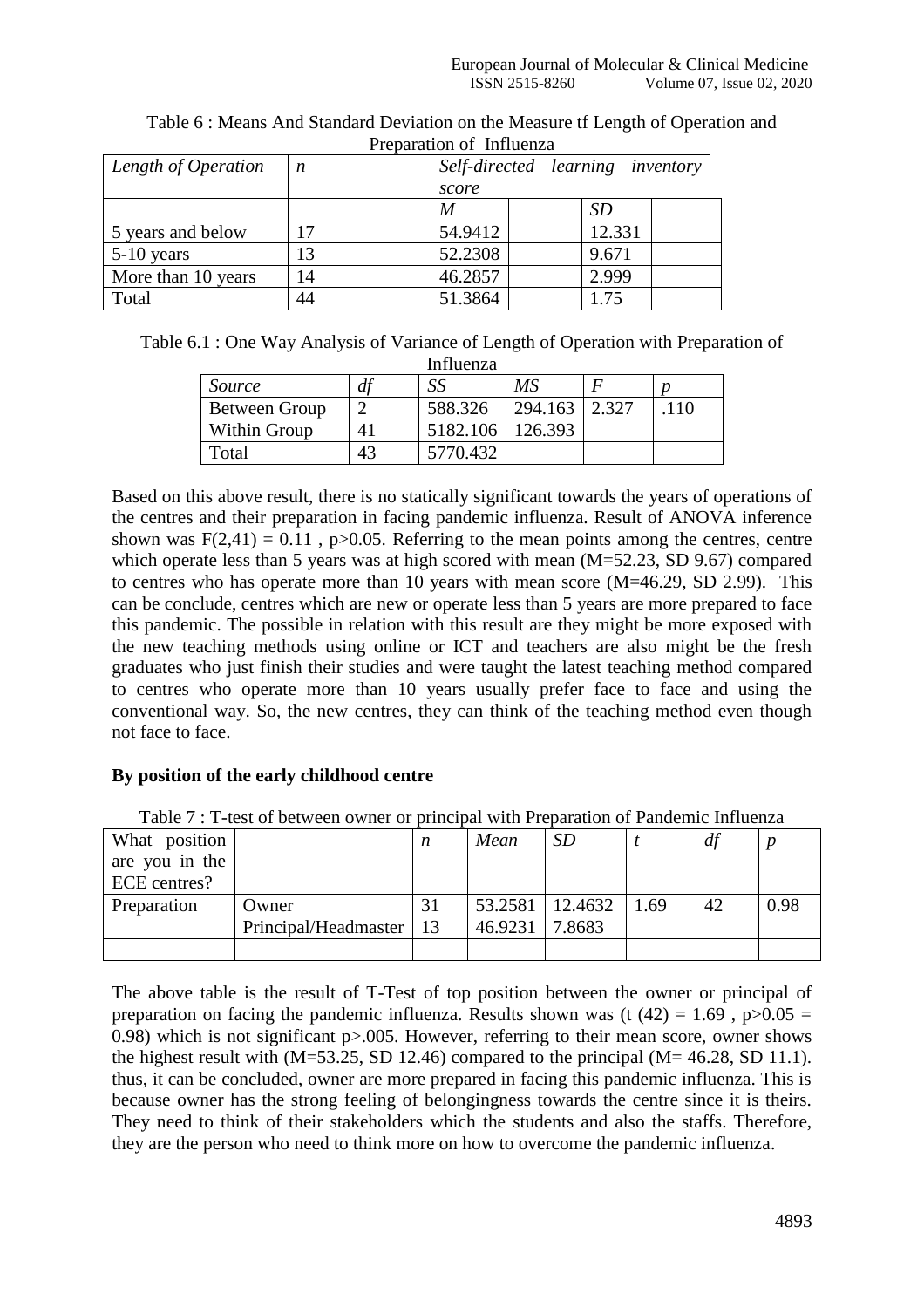# **DISCUSSION**

#### *Preparation and planning*

The COVID-19 declared by WHO as a pandemic around the world in March 2020 has affected millions of children, where most of the school was closed. The management of the school and centre are facing difficulties in handling this crisis. The findings of this study show that the owner and principal surveyed in the low country of Kuala Lumpur are not ready enough to respond to a crisis situation. Despite having undergone crisis management training, they believe that more training is required. This information is relevant because it is prepared for coursework. and continuous training and development programs by preschools committees, state administration agencies and education leadership programmes. This is similar with a previous study where many early childhood centres lack an adequate outbreak program in place (Daughtry, 2015). Even more critical than improving overall preparedness for school emergencies is improving the preparedness for a pandemic case.

Results from this study found that nursery is less ready for the COVID-19 outbreak compare to kindergarten. In terms of the policy aspect, both nursery and kindergarten are governed by different ministries where nursery is controlled by Ministry of Women, Family and Community Development and kindergarten is under Ministry of Education. On top of that, both types of centres are following a different standard operation procedure, act and policy. Although, the minimum requirement to be a teacher or childminder in the early childhood centre is Diploma level where it is believed that they receive the similar program standards and content during the study at the higher education institution. The exposure for dealing with children should be balanced between centres in managing the outbreak as whole. It is no different in terms of planning and preparation when facing the pandemic influenza outbreak likes COVID-19 if there is a group of young children in the school (Oredein, 2010). From the teaching and learning aspects up to managerial and administration, the centres should be in all-rounded preparation.

It is more alarming in terms of years of operation where the study results showed that centres operating under 5 years are more prepared compared to those with longer operating years. Apparently the longer the better and the more experienced, but in this case it has not happened. Recent influenza pandemic outbreak occurred in 2009 and, after nearly 11 years, the COVID-19 brutally affected the world. In any centre that has been operating for more than 10 years, the H1N1 epidemic scenario has been witnessed and it is expected that they should be advanced in readiness, but it is needless to assume that due to the pandemic never happens, because there is no training to deal with such types of crises. Therefore, years of operation do not play an significant role in signalling preparedness level. All centres should be improved and constantly trained to cope with the situation, particularly when shifting the learning of the students from conventional pedagogy to hybrid learning during the order of movement control and the closure of the school (NECIC, 2020). In every level of education systems, technology literacy should be updated including staff, teachers, children, parents and society.

Both the owner and the principal were playing the vital responsibilities for making an urgent emergency decision. For example, when the government declared that all schools were deemed non-critical facilities and had to close for the movement control order. Closure of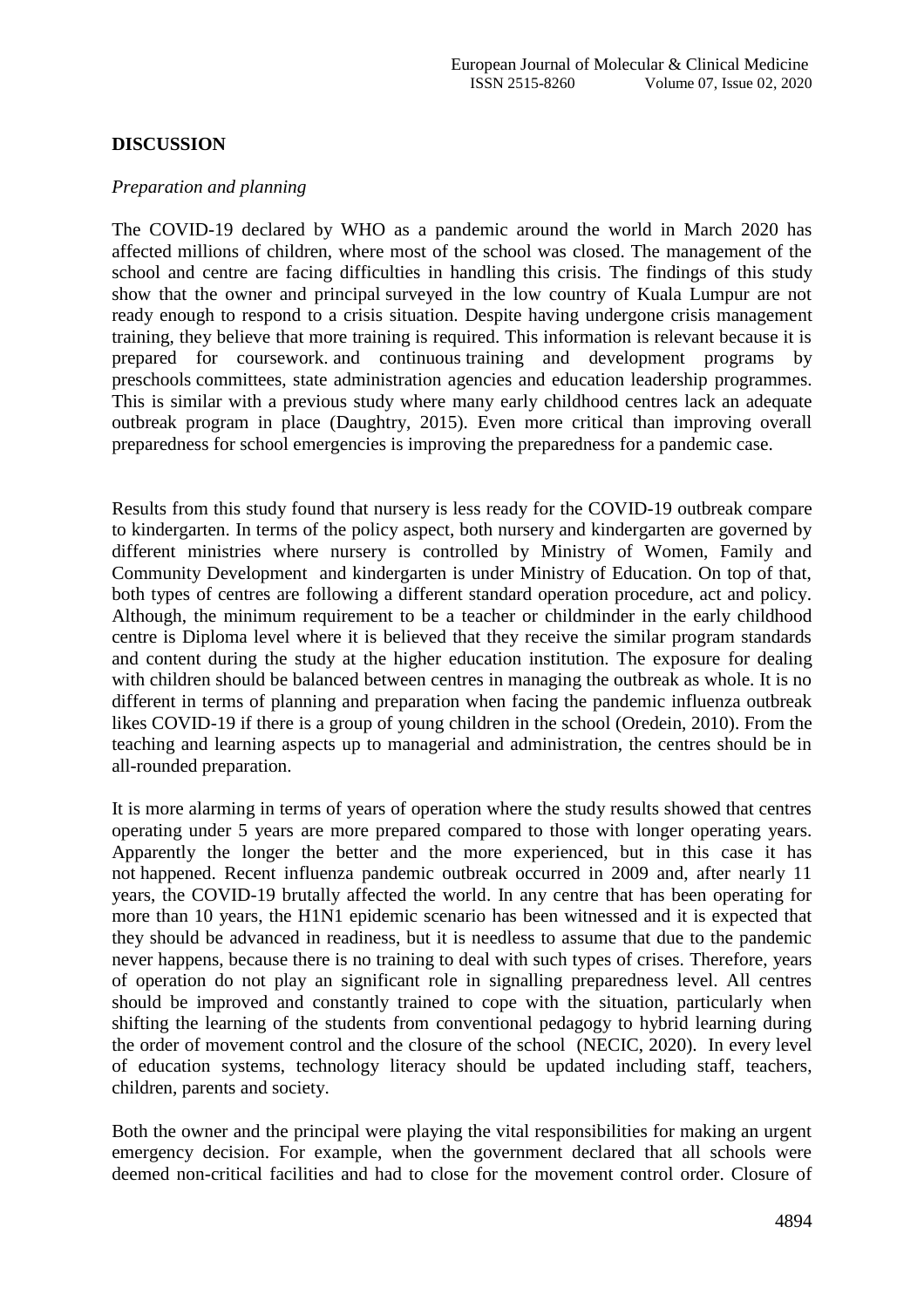school programs, typically psychological distancing interventions and group behaviour changes, will result in a delayed impact of the overall pandemic by the current pandemic outbreak height and the overall epidemic. Nevertheless, it is predicted that the vulnerable population slightly saved during first wave may be infected during the ensuing second or third outbreak waves. It is also worth remembering that this may take a couple of weeks before accurate assessments of outbreak intensity can be estimated, and this may have an implication on the efficacy of decisions about whether to cause school closures. Therefore, in making a smooth decision during the pandemics, the children's centre owner or principal would follow the relevant policy and always keep their eyes in close contact with any decision taken by local authorities and government (Araz et al. 2012). Nonetheless, there may be some uncertainty for parents who would need to operate during school closure due to regulation of movement order such as for members of the healthcare team, or any service that the government deemed essential.

### *Implications*

When too many mass casualty incidents hit schools, societies and our children's health, greater attention is drawn to how schools react to these critical events. Th effective crisis management response has the aim of rising the uncertainty and maintaining the emotionally and physically well-being of those concerned. While crisis committees with experience in handling such events are always called upon to respond quickly and in a coordinated manner, it is still the school leadership who performs the early steps to execute and see the initiative through to the end (NECIC, 2020). Consequently, the decision lies with the preschool owner and principal to execute a thorough and successful response to the crisis whereas children, teachers and staffs, parents and communities can return to the learning operation.

This research will further help the early childhood centre in having a proper contingency planning where that is a part of the management tools to analyse the impact of the potential crisis and to ensure the appropriate arrangements are made to responds effectively. This will enable the management to make critical differences in handling crisis by establish the working relationship. This is in line with the United Nations Inter-Agency Standing Committee where they noted that the effectiveness response on the crisis will heavily influence by the level of preparedness and contingency planning. In further, the study will help the agencies involves in early childhood education to look at the whole process of managing the crisis. It can be suggested that agencies of early childhood centre to start planning for proper guidelines for all centres in facing these difficulties. As the objective of this study mentioned to identify the level of planning and preparation in facing pandemic influenza (COVID19) among Early Childhood Education Centre (ECE), the findings of this study can be transformed into a proper guidelines for agencies to upgrade the level of preparedness and contingency planning based on the view of centre's readiness in handling and managing the crisis.

Besides, the policies maker also plays important roles in handling this crisis. The study discussed on the preparation and proper planning that help to protect children, educator and education itself. The continuous planning is needed to safeguard education sector investment where we can see the practise in Malaysia, most of our early childhood centre managed by the private sector. The study urged the policies maker to investigate the important roles of having holistic guidelines for all in this sector. The study also contributes towards the development of students learning and program operation during pandemic where the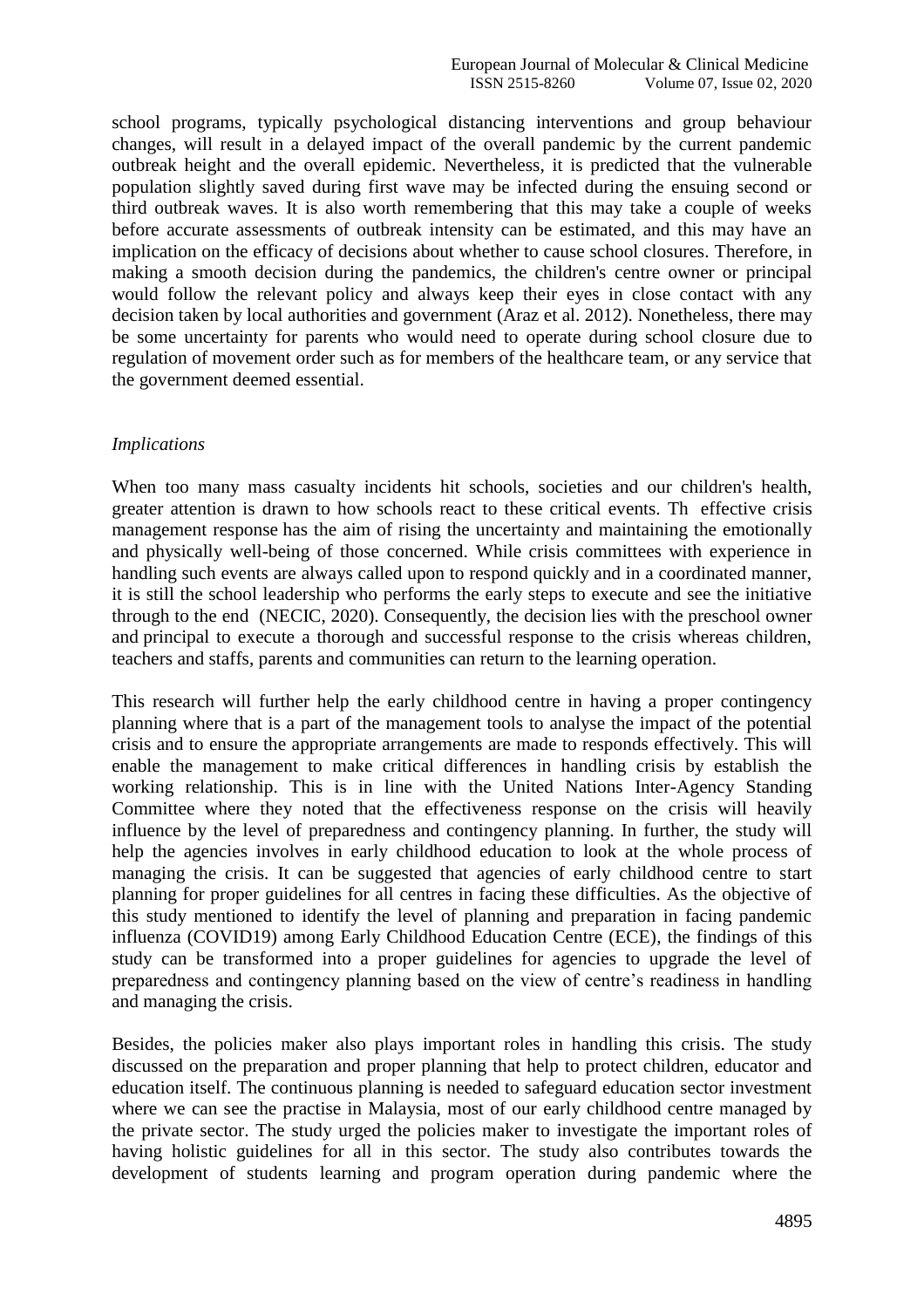communication is the important tools in managing the crisis. The tools of this communication will help the early childhood centre to overcome most of the issues and difficulties.

#### *Limitations*

The research faced a range of limitations. First, much of the literature was frequently referred to as common to the schools without providing a clear study of the settings for early childhood education. It is important to be aware that in Malaysia early childhood education is regulated by two separate government, as in the case of nursery, the Ministry of Women, Families and Communities and the Ministry of Education for the kindergarten. Therefore, according to the authority, the communication between two separate ministries can have a slightly different one. Next, this study is only focused on the private early childhood education centre. Although there are policies according to agencies that need to be binding on the centre, such as the Health, Safety and Fire Brigade Department and the Municipal Council, some centres are not registered and do not have a license to operate. Therefore, it became possible to challenge the practice for unregistered private centres. This study was carried out during the period of the pandemic, while Malaysia is still at the phase of movement control order where people are not allowed to move freely. Consequently, the responses of the principals and the owners of the Early Childhood Centre may reflect the overview of the pandemic planning and preparation for the event.

### *Recommendations for further research*

The study was an investigation on to what extend the owners and principals of the children centre for both nursery and kindergarten are prepared to face the pandemic influenza for their crisis management planning and preparation. It is indicated that the demographic and sample size for this study are limited, thus limiting the methodological rigor of these results. As a result, it is suggested that more work on this subject be carried out at a time of year when there are less demands put on a principal, and on a wider population of directors from around the country, including rural and urban children centres. In order to collect sufficient data on the self-reported level of preparedness of owners and principals of the centre for a crisis situation, it would be proposed that more work be carried out on the different roles and obligations that principals have to handle when leading a crisis management, and their established level of preparation for each of these. The results could then be used to include more information and analysis on what exact training is expected. For example, an evaluation may be made as to whether principals require adequate training to make public comments, to reassure frustrated parents and community, or to collaborate with departments of health and safety, and local authorities for each centre.

# **CONCLUSION**

Since the owners and principals handles the solution to the crisis from start to finish, the question arises as to whether or not they are adequately qualified and prepared to deal with the situation properly, as well as the level of preparedness of the centres themselves. This is the concern that the researchers hoped the study would answer. It was a qualitative analysis of 40 owners and principals for private kindergarten in the Kuala Lumpur. The study was a survey replicating the instrument for childcare and preschool planning checklist by CDC. The findings showed the level of preparation and planning for owners and principal in order to be an effective leader for their children centres. Future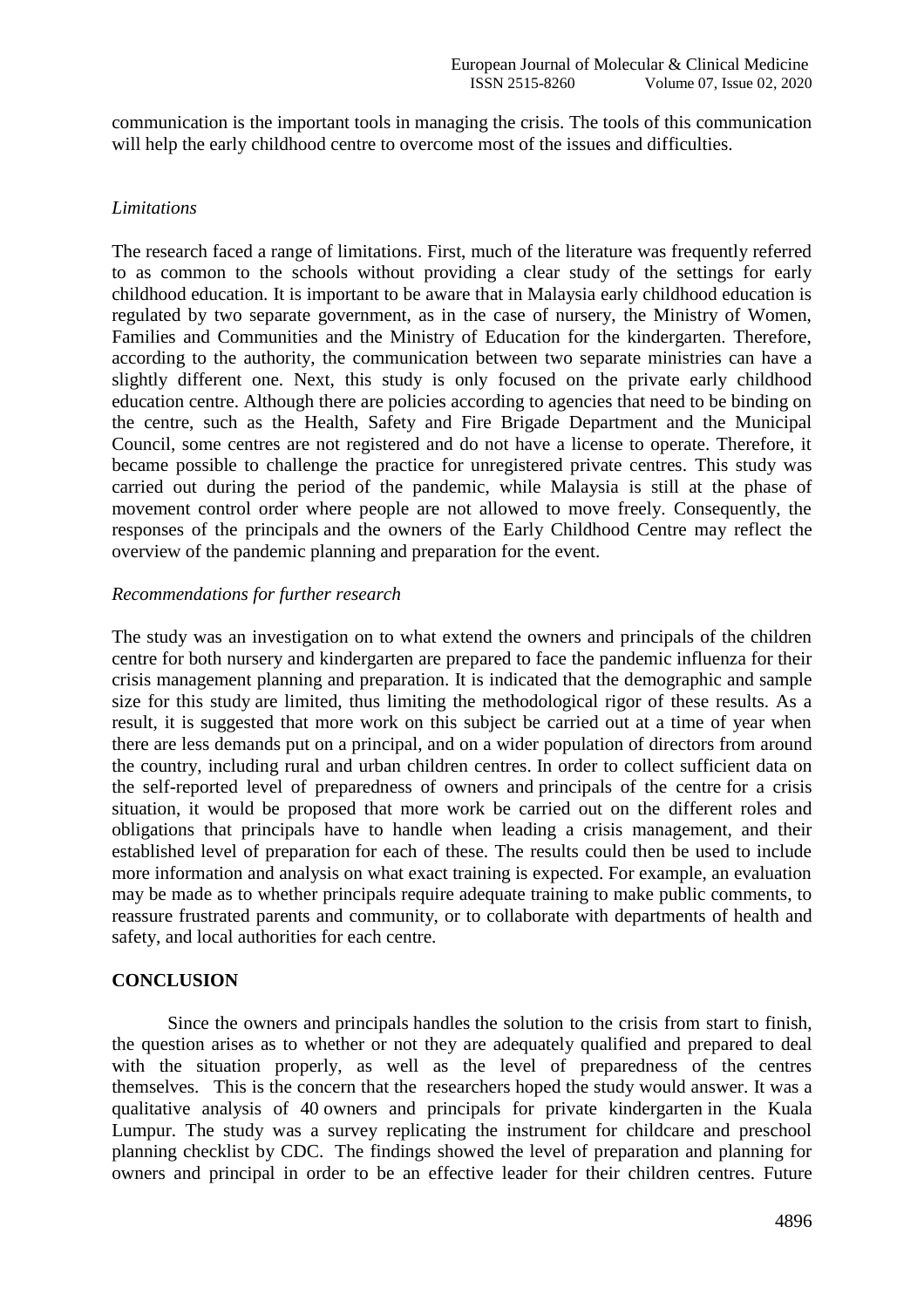studies are proposed to have a large number of samplings that comparable to the total number of registered nursery and kindergarten in Malaysia for both rural and urban areas. With the additional data and information on the centre's preparation in pandemic influenza likes COVID19, it is hoped to ensure the children centres in Malaysia will be more organized and coordinated to response in emergency crisis such as the outbreak.

#### **REFERENCE**

- Ablah, E., Konda, K., and Kelley, C.L. (2009). *Factors predicting individual emergency preparedness: a multi-state analysis of 2006 BRFSS data*. Biosecur Bioterror;7:317-30.
- Araz OM, Damien P, Paltiel DA, Burke S, Van De Geijn B, Galvani A, and Meyers, L.A. (2012) *Simulating school closure policies for cost effective pandemic decision making*. BMC Public Health. 12(1):1
- Cauchemez, S., Ferguson, N.M., Wachtel, C., Tegnell, A., Saour, G., Duncan, B. and Nicoll A. (2009) *Closure of schools during an influenza pandemic*. Lancet Infect, 9 (8): 473-481
- Cauchemez, S., Van Kerkhove, M.D., Archer, B.N. *et al.* (2014). *School closures during the 2009 influenza pandemic: national and local experiences*. BMC Infect**,** 207
- Centers for Disease Control and Prevention (CDC) (2006). Child care and Preschool Pandemic Influenza Planning Checklist, Assessed at [https://www.cdc.gov/flu/pandemic](https://www.cdc.gov/flu/pandemic-resources/pdf/child_care.pdf)[resources/pdf/child\\_care.pdf,](https://www.cdc.gov/flu/pandemic-resources/pdf/child_care.pdf) Assessed on 25 March 2020
- Centers for Disease Control and Prevention (CDC) (2010) *Parental attitudes and experiences during school dismissals related to 2009 influenza A (H1N1) United States*. MMWR Morb Mort Wkly Rep. 59:1131-4.
- Chao, D.L., Halloran, E., and Longini, .IM. (2010). *School opening dates predict pandemic influenza A (H1N1) outbreaks in the United States*. J Infect. 202;877-80
- Daughtry, P.(2015*). Principals' Preparedness For, And Experiences of, Crisis Events At Schoo*l. (Doctoral dissertation). Retrieved from https://scholarcommons.sc.edu/etd/3688 (Accessed on 1 April 2020)
- Good, G.A (2015). *Emergency plans in schools: Individualised disaster planning for students with impaired vision*. Journal of the South Pacific Educators in Vision Impairment, 8 (1);17- 28
- Gog, J.R., Ballesteros, S., Viboud, C., Simonsen, L., Bjornstad, O.N., Shaman, J., Chao, D.L., Khan, F. and Grenfelli, B.T. (2014). *Spatial transmission of 2009 pandemic influenza in the US*. PLoS Comput Biol.10(6)
- Kennedy, K. (2018): Handbook of Research on K-12 Online and Blended Learning (Second Edition). Carnegie Mellon University. Journal contribution.
- Lee, V.J., Wong, C.S., Tambyah, P.A., Cutter, J., Chen, M.I. and Goh, K.T. (2009). *Twentieth century influenza pandemics in Singapore*. Ann Acad Med Singapore, 37(6): 470-476.
- MacNeil, W. and Topping, K. (2007). *Crisis Management in schools: evidence-based prevention*, Journal of Educational Inquiry, 7; 64-83
- National Early Childhood Intervention Council (NECIC) (2020). *SOP: Post-Lockdown COVID-19 Safety Guidance for Early Childhood Centres. Malaysia*. Version 1, 10th April 2020. Creative Commons Attribution CC BY 4.0.
- Oredein, A.O. (2010). *Principals' decision-making as correlates of crisis management in southwest Nigerian secondary schools*. International Journal of Pedagogies and Learning, 6(1), 62- 68.
- Perlroth, D.J., Glass, R.J., Davey, V.J., Cannon, D., Garber, A.M., and Owens, D.K.(2010). *Health outcomes and costs of community mitigation strategies for an influenza pandemic in the United States*. Clin Infect;50:165-74.